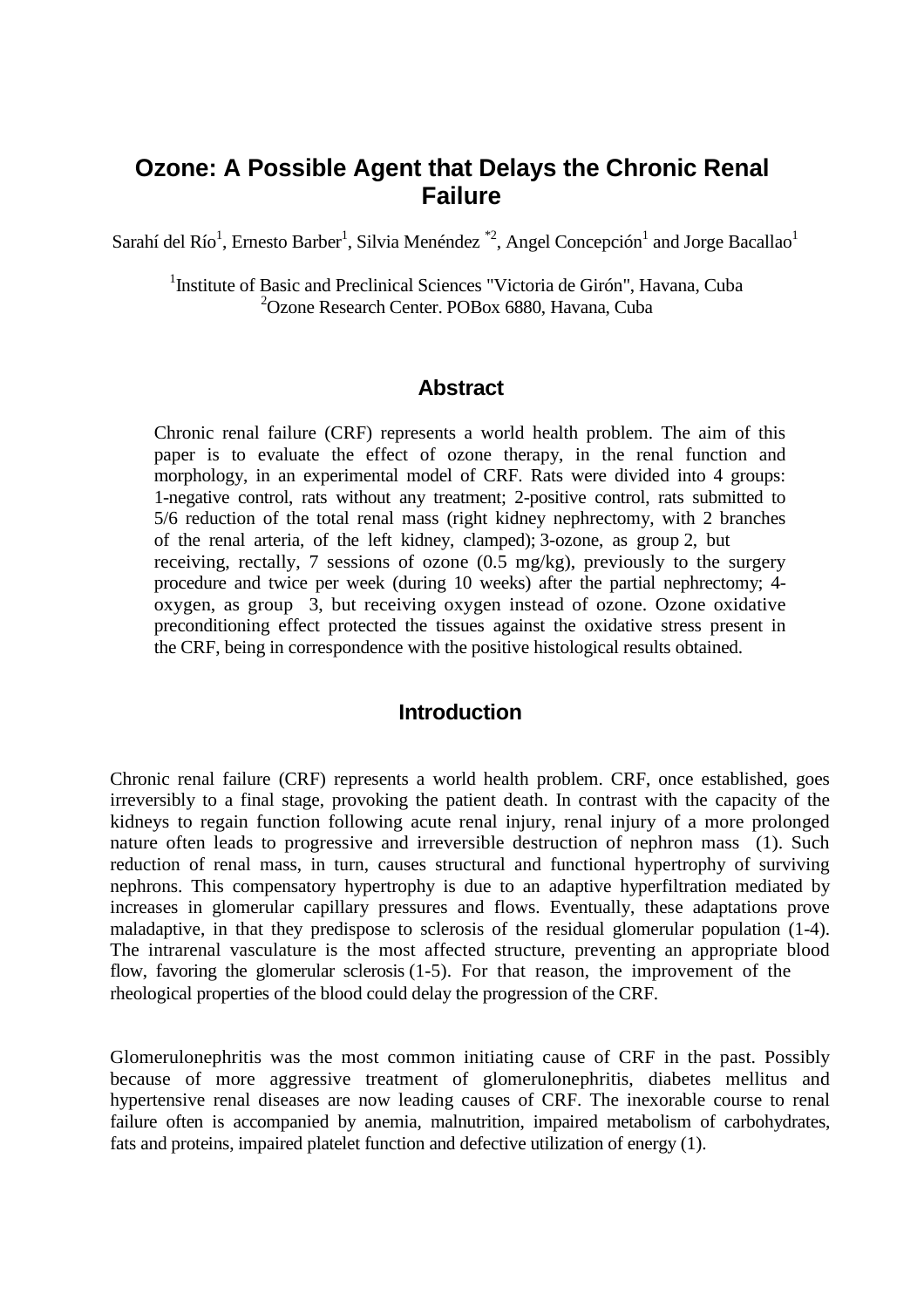Reactive oxygen species (ROS) play a key intermediary role in the pathophysiologic processes of a wide variety of clinical and experimental renal diseases. These range from acute to chronic injuries, making the kidney as the site in which several unrelated diseases involves ROS (6). ROS have been demonstrated to be capable of degrading glomerular basement membrane and inducing glomerular injury characterized by impaired glomerular filtration and sieving function (7,8). In order to degrade toxic ROS, cells are equipped with various antioxidant systems. Therefore, the development of tissue injury depends upon the balance between ROS generation and tissue antioxidant defense mechanism (9).

Taking into account some of the ozone therapeutic properties, such as, antiplatelet activity (10), enhancement of the cell energy (11) and the increase of the antioxidant defense system (12- 16), the aim of this paper is to evaluate the effect of [ozone therapy](http://www.austinozone.com/) in the renal function and morphology in an experimental model of CRF.

## **Materials and Methods**

#### **Animals**

Forty young male Sprague Dawley rats (180-200 g) were maintained in an air filtered and temperature conditioned room (20-22  $^{\circ}$ C) with a relative humidity of 50-52 %. Rats were fed with standard laboratory chow and water *ad libitum* and were kept under an artificial light/dark cycle of 12 h. The studies were performed in concordance with the European Union regulations for animal experiments.

#### **Treatment Schedule and Surgical Procedure**

Ozone  $(O_3)$  was generated by an OZOMED equipment (Ozone Research Center, Cuba), from medical grade oxygen by means of a silent electric discharge, representing about 3 % of the gas mixture  $(O_3+O_2)$ . The ozone concentration was measured by using an UV spectrophotometer at 254 nm. The ozone dose is the product of the ozone concentration, expressed as mg/L, by the gas  $(O_2 + O_3)$  volume (L). By knowing the body weight of the rat, the ozone dose is calculated as 0.5 mg/kg.

Animals were allocated randomly to 4 experimental groups, of 10 animals each: 1-negative control group, normal rats without any procedure or treatment; 2-positive control group, animals were anesthetized using sodium pentobarbital, at doses of 30 mg/Kg of weight and then submitted to 5/6 reduction of the total renal mass (right kidney nephrectomy, with 2 branches of the renal arteria, of the left kidney, clamped); 3-ozone group, as the positive control group, but receiving 7 sessions of the gas composed of  $O_2 + O_3$  (2.5-2.6 ml with  $O_3$  concentration of 50 µg/ml, representing a dose of 0.5 mg/kg weight), by rectal insufflation, once per day, previously to the surgery procedure and twice per week (during 10 weeks) after the partial nephrectomy; 4-oxygen group, as the ozone group, but using rectal oxygen (13 mg/kg weight) instead of the gas mixture composed of  $O_2 + O_3$ .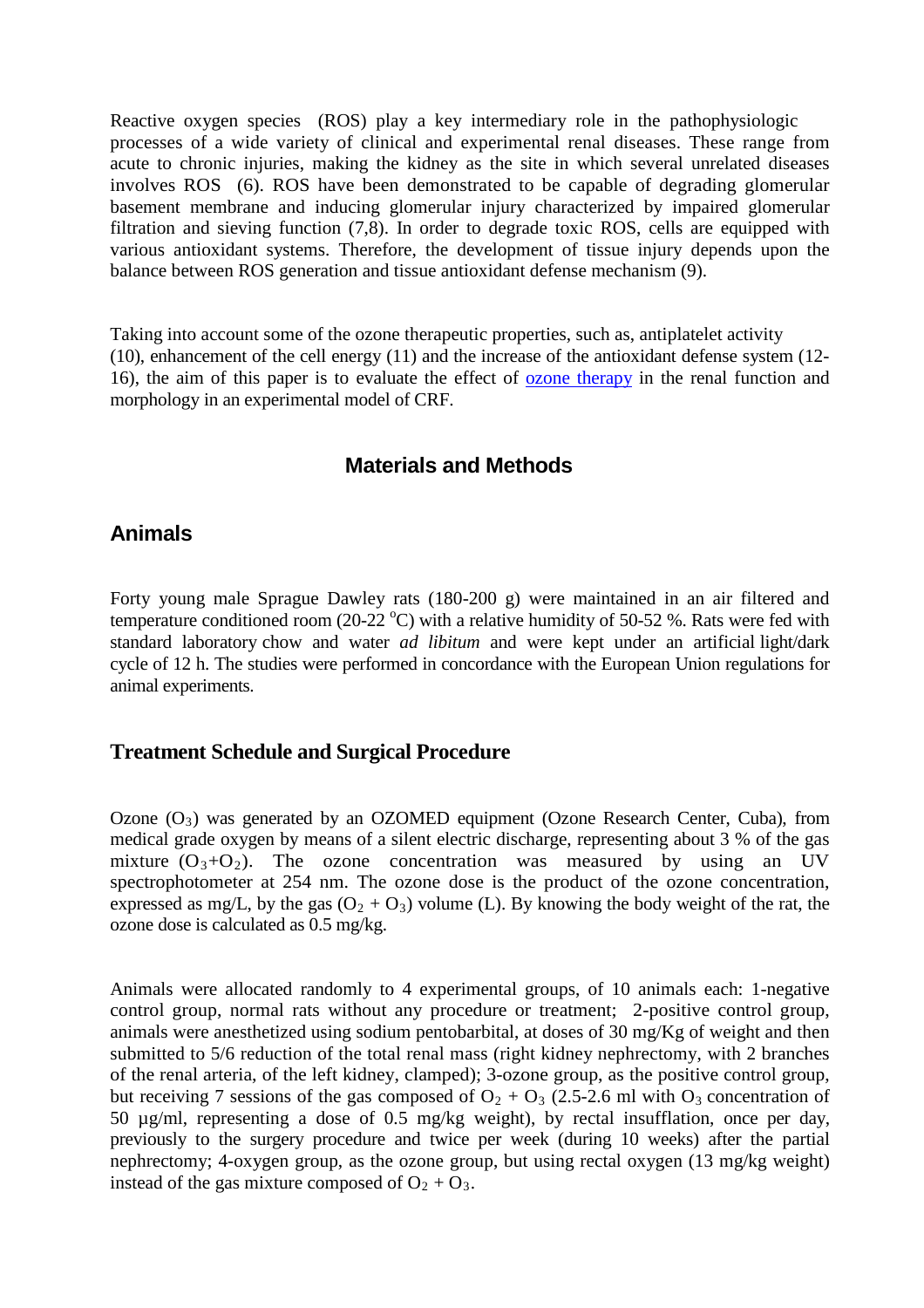## **Sample Preparation**

A day before the partial nephrectomy, all animals were housed in metabolic cages during 24 h, without food and water *ad libitum*. In all animals, the weight and the systolic arterial pressure (SAP) in the tail of the animals (17) were measured. Water volume ingested and the volume of urine eliminated were determined. Also, the urine excretion index (urine volume/water volume ingested) and the osmotic, protein, sodium and potasium excretions were measured. All this procedure and measurements were repeated, after the partial nephrectomy, once a week, during 10 weeks, time during which, the CRF continued its evolution. The time of the study was not prolonged for more than 10 weeks, avoiding the unpredictable death due to the final stage of the CRF. In the last day of evolution, plasmatic clearance of p-amino-hippurate (PAH) and inulin, in order to know the renal plasma flow (RPF) and the glomerular filtration rate (GFR), respectively, were determined using the method of unique injection (no urine) and the multicompartimental analysis of the plasmatic concentration curves in 9 blood samples (18). Creatinine and potasium in serum were determined in the final blood sample obtained by intracardiac puncture (2 ml of blood were extracted). Thereafter the animals were euthanized by ether anesthesia.

## **Biochemical determinations**

PAH and inulin were determined in deproteinated plasma samples by cadmium sulfate (19), using for PAH a photocolorimetric technique as modified by Smith and Tinkelstein (20). Inulin was measured by the direct method of resorcinol without alkaline treatment (21). Urine osmolality was determined using a digital automatic microosmometer (22). Sodium and potasium urine concentrations, for the calculation of the excretions of both substances, as well as plasma potasium were measured in a Carning flame photometer (model 400), using the corresponding calibration curves (23). Proteins were calculated by the Biuret photocolorimetric technique using a Spectrophotometer (Shimadzu) (24). Creatinine in plasma was measured in deproteinated filtrates by the method of sodium tungstate, using for its valoration the method of picric acid modified by Brot (26).

## **Histological study**

Samples of rat kidneys were taken and fixed in 10 % neutral buffered formalin, processed and embedded in paraffin. The histological sections, stained with hematoxylin and eosin, were examined by a pathologist unaware of the treatment schedule.

## **Statistical analysis**

The statistical analysis was started by using the OUTLIERS preliminary tests for detection of error values. Afterward the Anova method (one way analysis of variance) was used followed by homogeneity variance test (Bartlett-Box). In addition, a multiple comparison test was used (Duncan test) and for the comparison of two groups, the Student's t test was done. Results are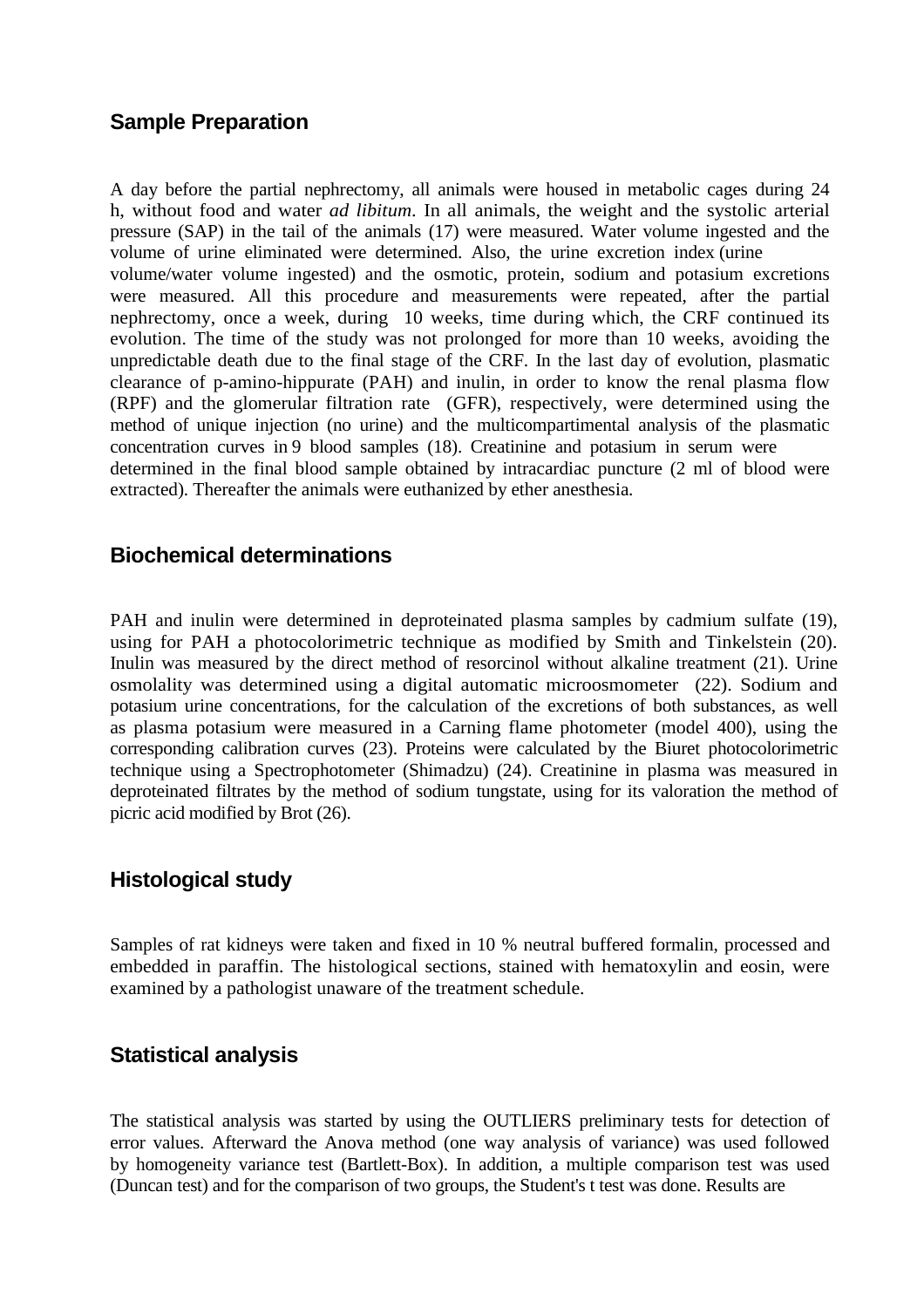presented as mean  $\pm$  standard deviation (SD). Different letters indicate a statistical significance of at least  $p<0.05$ .

## **Results**

At the end of the study (10 weeks after the partial nephrectomy), animals treated with ozone presented: SAP figures lower than the positive control and oxygen groups, but higher values with respect to negative control group. Urine excretion index, in the ozone group, was similar to the negative control group. However, positive control and oxygen groups presented higher values of the urine excretion index in regards to negative control and ozone groups (Table I).

Table I. Behavior of the systolic arterial pressure (SAP) and urine excretion index, at the end of the study, in the different experimental groups.

| Groups           | <b>SAP</b>       | Urine excretion         | Osmotic excretion       |  |
|------------------|------------------|-------------------------|-------------------------|--|
|                  |                  | index                   | $mOsm/24 h/100g-rat$    |  |
| Negative Control | $111 \pm 13^a$   | $1.26 \pm 0.20^a$       | $4.83 \pm 0.56^{\circ}$ |  |
| Positive Control | $165 \pm 13^b$   | $0.89 \pm 0.31^b$       | $4.08 \pm 0.91^a$       |  |
| Oxygen           | $167 \pm 15^{b}$ | $0.89 \pm 0.14^b$       | $3.90 \pm 0.65^{\circ}$ |  |
| Ozone            | $157 + 9^c$      | $1.20 \pm 0.25^{\circ}$ | $4.06 \pm 0.92^{\rm a}$ |  |

Data are mean  $\pm$  SD. Statistical significance among different letters of at least  $p$  < 0.05

Protein excretion figures, in the ozone group, were higher than the negative control group, but lower than the positive control and oxygen groups, at the end of the study. Potasium and sodium excretion values, in the negative control and ozone groups were similar, but lower in the positive and oxygen groups with respect to negative and ozone groups (Table II).

Table II. Protein, potasium and sodium excretions, at the end of the study, in the different experimental groups.

| <b>Groups</b>    | <b>Protein excretion</b>     | <b>Potasium excretion</b>           | Sodium excretion                |  |
|------------------|------------------------------|-------------------------------------|---------------------------------|--|
|                  | $mg/24h/100g$ -rat           | $mEq/24h/100g-rat$                  | mEq/24h/ 100g-rat               |  |
| Negative Control | $1.31 \pm 1.71^a$            | $34.26 \pm 12.50^a$                 | $\overline{575.26 \pm 54.86^a}$ |  |
| Positive Control | $8.78 \pm 2.06^b$            | $26.07 \pm 8.30^b$                  | $449.30 \pm 63.29^b$            |  |
| Oxygen           | $7.93 \pm 1.97^b$            | $23.40 \pm 4.27^b$                  | $451.75 \pm 165.40^b$           |  |
| <b>Ozone</b>     | $4.08 \pm 0.85$ <sup>c</sup> | $\overline{30.55 \pm 9.25^{\circ}}$ | $507.48 \pm 40.3^{\circ}$       |  |

Data are mean  $\pm$  SD. Statistical significance among different letters of at least  $p$  < 0.05

At the end of the study, RPF and GFR presented higher figures in the ozone group respect to the others. The lowest values of RPF and GFR were achieved in positive control and oxygen groups. Potasium and creatinine figures in plasma, in the negative control and ozone groups were similar, but with decrease values in the positive control and oxygen groups (Table III).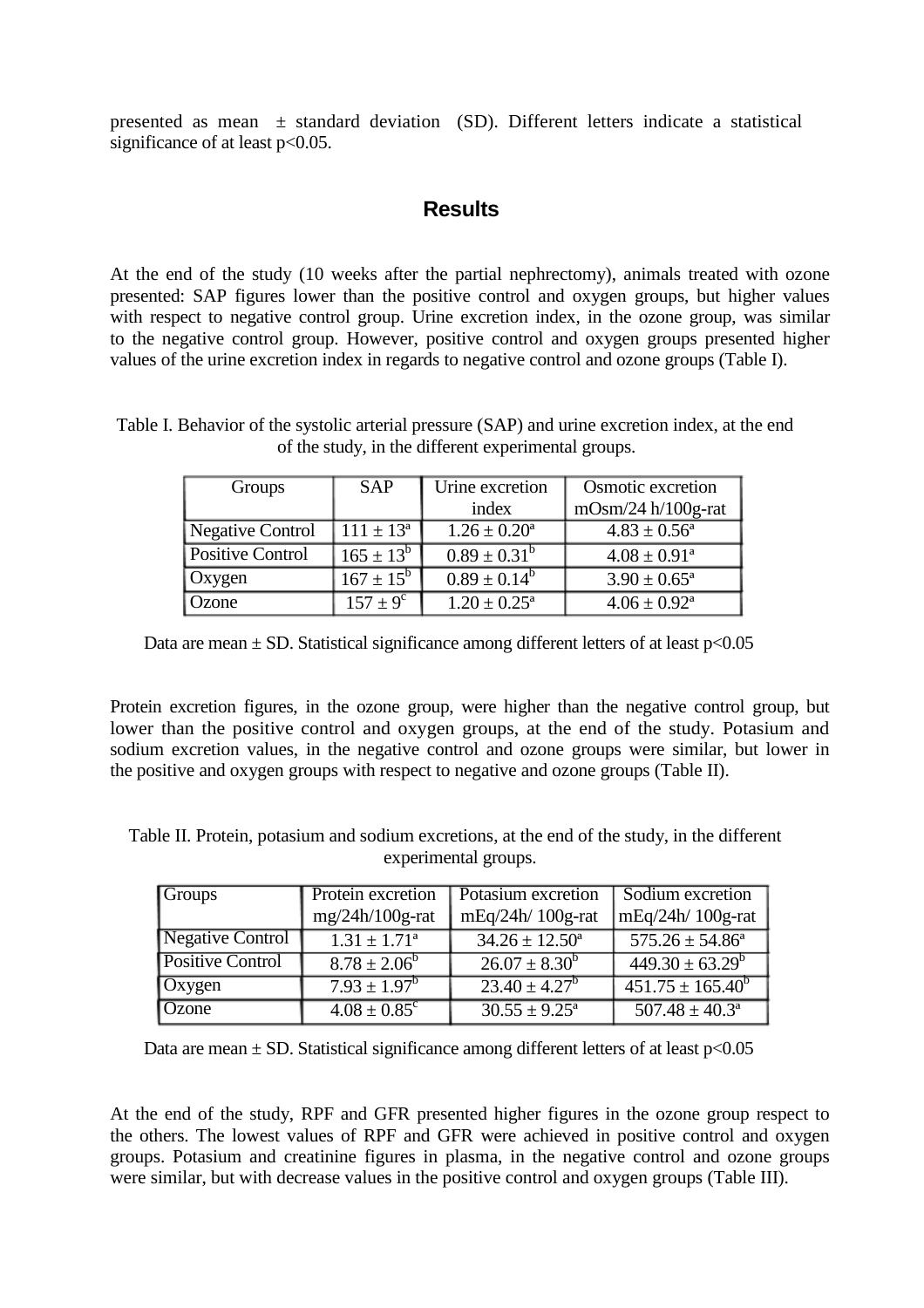Table III. Creatinine and potasium figures in plasma, as well as renal plasmatic flow (RPF) and glomerular filtration rate (GFR), at the end of the study, in the different experimental groups.

|                         | Plasma                                                    | Plasma            | <b>RPF</b>              | <b>GFR</b>        |  |
|-------------------------|-----------------------------------------------------------|-------------------|-------------------------|-------------------|--|
| Groups                  | potasium                                                  | creatinine        | $mL/min/100g-$          | $ML/min/100g-$    |  |
|                         | mEq/L                                                     | mg/100ml<br>rat   |                         | rat               |  |
| Negative Control        | $5.23 \pm 1.66^a$                                         | $1.29 \pm 0.30^a$ | $1.71 \pm 0.25^{\rm a}$ | $0.34 \pm 0.01^a$ |  |
| <b>Positive Control</b> | $4.99 \pm 1.30^b$ $0.99 \pm 0.18^b$                       |                   | $1.22 \pm 0.67^b$       | $0.26 \pm 0.06^b$ |  |
| Oxygen                  | $4.68 \pm 1.21^{\circ}$ $(0.93 \pm 0.36^{\circ})$         |                   | $1.37 \pm 0.20^b$       | $0.24 \pm 0.09^b$ |  |
| Ozone                   | $5.43 \pm 1.83$ <sup>a</sup> $1.08 \pm 0.27$ <sup>a</sup> |                   | $1.95 \pm 0.81^c$       | $0.39 \pm 0.22^c$ |  |

Data are mean  $\pm$  SD. Statistical significance among different letters of at least p<0.05

Histological injuries were 13, 94 and 100 % in the ozone, oxygen and positive control groups, respectively (Table IV). The histological findings were glomerular collapse, tubule degeneration, cortical-medullar hemorrhages, dilatation of convoluted tubules, glomerular capsule dilatation and renal injury among others. Positive control and oxygen groups presented those manifestations in 80 - 100 % of animals, however in the ozone groups were presented in 10 -20 %.

Table IV. Histological findings in the residual renal mass (1/6), due to the partial nephrectomy, in the different experimental groups.

| Groups                  | GCD% | $\overline{GC\%}$ | DCT% | $TD\%$ | CMH% | $IR\%$ |
|-------------------------|------|-------------------|------|--------|------|--------|
| Negative Control        |      |                   |      |        |      |        |
| <b>Positive Control</b> | l 00 | 100               | 100  | 100    | 100  | 100    |
| Oxygen                  | 100  | 80                | 100  | 100    | 90   | 94     |
| Jzone                   | 100  | 20*               | LOO  | $10*$  | ึ∩∗  | 13*    |

GCD- glomerular capsule dilatation; GC- glomerular collapse; DCT- dilatation of convoluted tubules; TD- tubule degeneration; CMH- cortical-medullar hemorrhages; IR- renal injury \* Statistical significance of at least p<0.05.

# **Discussion**

Animals submitted to the subtraction of 5/6 of the total renal mass moved forward the installation of the CRF, demonstrated by the increase of SAP, the proteinuria and the presence of renal damage in the histological study. This behavior is still more pronounced in the positive and oxygen control groups, where the renal damage achieved 100 and 94 %, respectively.

The results have shown, at the end of the study, that the animals treated with ozone had the highest figures of RPF and GFR, as well as lower figures of proteinuria, higher urine excretion and lower SAP in comparison with the positive and oxygen control groups. These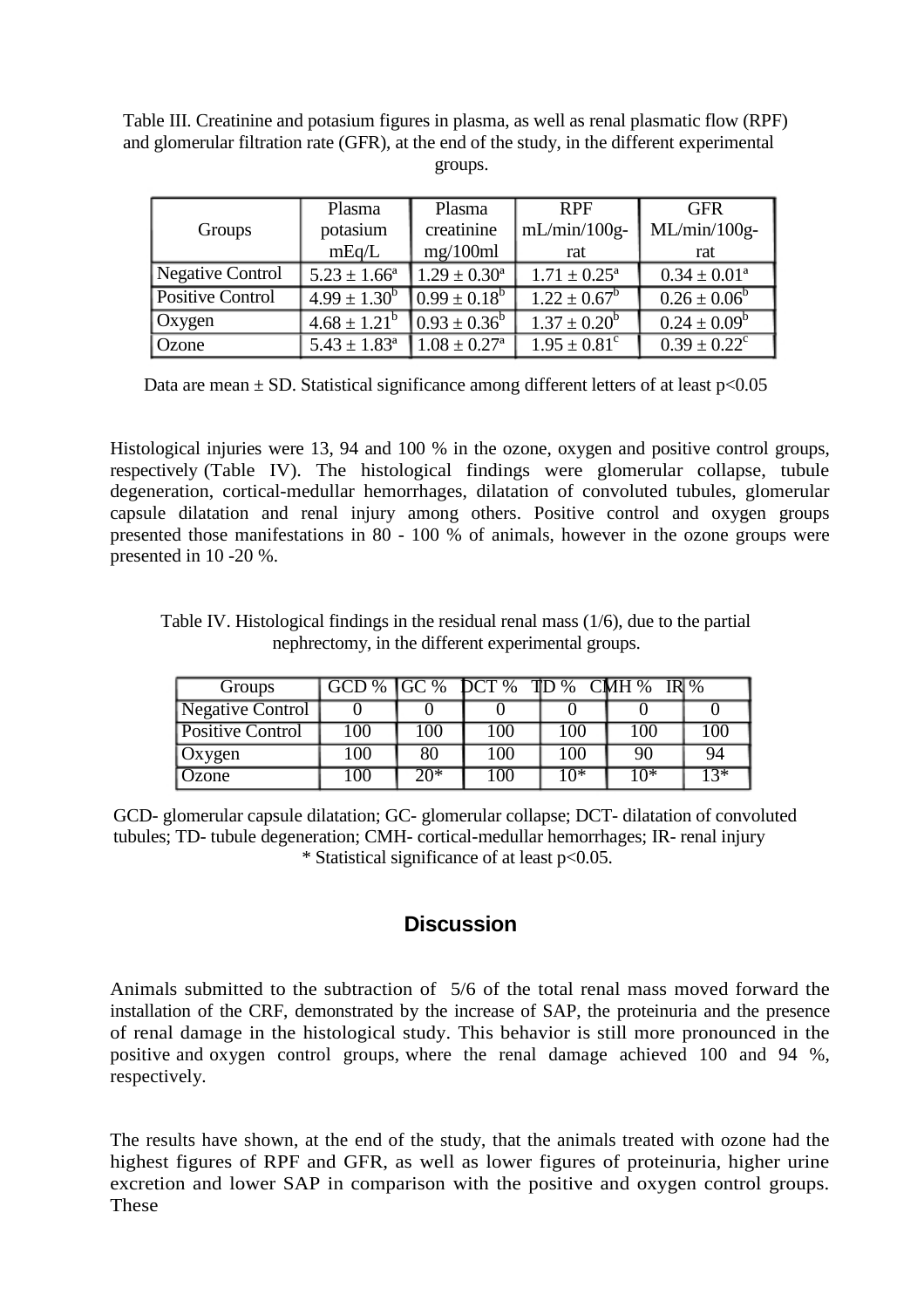results can be linked to the ozone antiplatelet activity (10), diminishing blood viscocity, that could produced a decrease in the friction between the blood and the glomerular vascular walls, decreasing the flow resistance, increasing the RPF and GFR The flow rise contributes to diminish the endothelial injuries and the glomerular collapse, avoiding the tubular hypoxia, the hemorrhages and the release of several proinflammatory cytokines (26-29).

The vasoactive properties of the arachidonic acid metabolites are one of its important actions (30). Thromboxane A2 (TxA2), a platelet product of arachidonic acid, stimulates platelet activation and secretion, being a potent vasoconstrictor. In contrast, prostacyclin (PGI2), an endothelial cell product of arachidonic acid metabolism, inhibits platelet activation by raising intraplatelet levels of cyclic adenosine monophosphate, being a vasodilator. It is known (30), that thromboxanes, adenosin diphosphate (ADP), trombine and colagen stimulate platelet activation. It had been demonstrated that ozone treatment diminished TxB2 and increased 6 Keto PGF1 in patients with different pathologies (31). It had also been proved, in *in vitro*  studies, in platelet-rich plasma (PRP) and in washed platelet suspension (WPS) of healthy persons, that ozone therapy improved the antiplatelet activity induced by ADP and colagen in (PRP) and the induced by colagen and thrombine in WPS in a dose dependent way (10). The ozone antiplatelet activity could be in relation with the inhibitory effect that ozone [therapy](http://www.ozonemachine.org/) has in thromboxane production. Several papers (32-34) referred the ozone antiplatelet activity in patients with different diseases (diabetes, atherosclerosis, subacute ischemia).

In the other hand, it had been demonstrated that ozone is able to regulate the calcium levels, maintaining its homeostasis, avoiding any damage to the cell structure (35). Also, it is possible that the ozone oxidative preconditioning effect, with the stimulation of the antioxidant defense system (12-16), protected the tissues against the oxidative stress present in the CRF (6), being in correspondence with the positive histological results obtained.

## **Conclusions**

In this animal model of CRF, rectal administrations of ozone produced a delay in the advance of the disease, protecting the kidneys against the deleterious effects present in the CRF. Consequently, whenever possible, ozone therapy may become an important therapy to improve the quality of life of patients suffering of CRF.

## **Key Words**

Ozone; chronic renal failure; antiplatelet activity; reactive oxygen species.

## **References**

1. Fauci, A.S., Braunwald, E., Isselbacher, K.J., Wilson, J.D., Martin, J.B., Kasper, D.L., Hauser, S.L. and Longo, D.L. *Harrison's Principles of Internal Medicine. 14th Edition*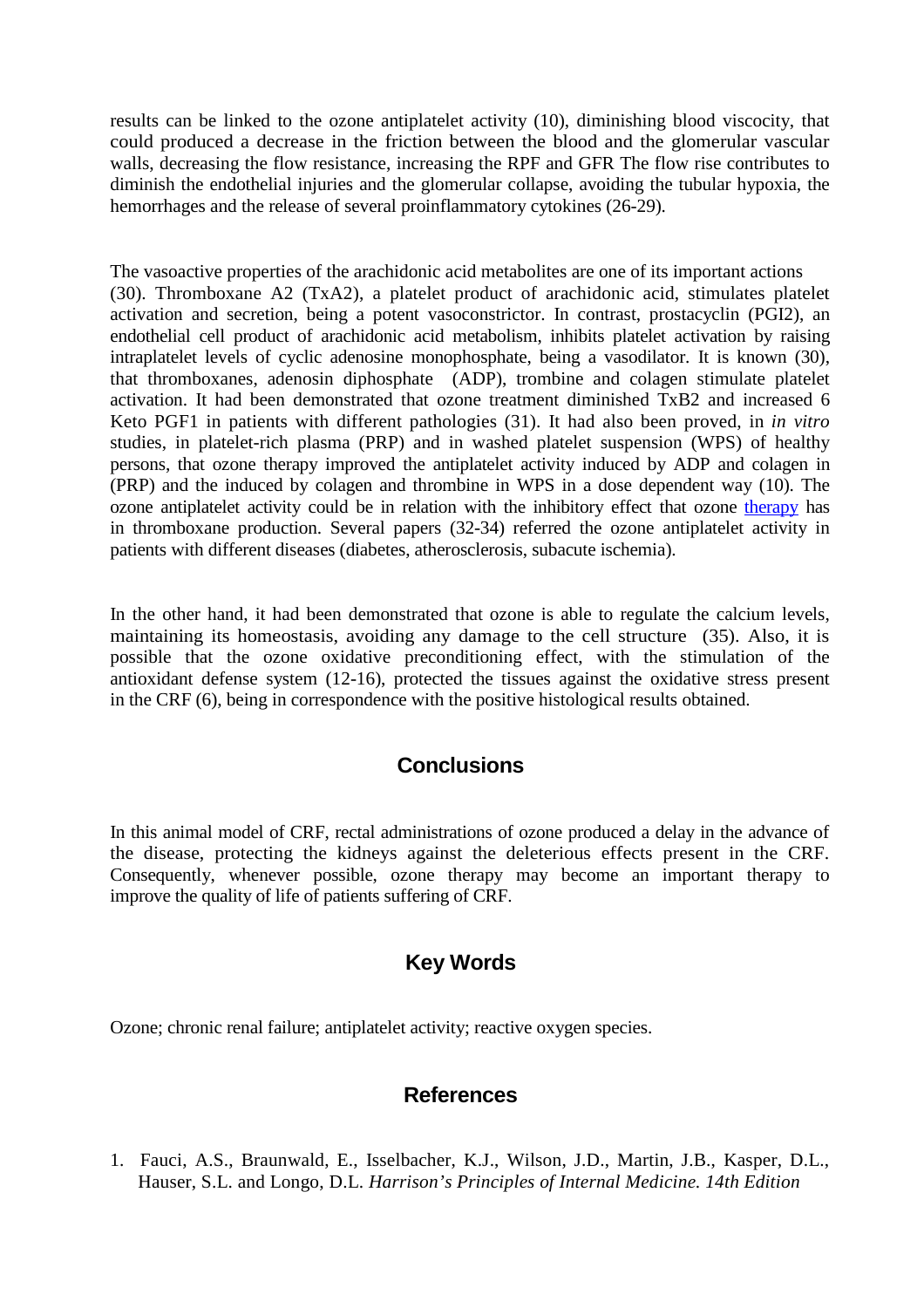*Vol.2* (New York, USA: McGraw-Hill Companies, Inc., 1998), p.1513-1520, ISBN 0-07- 020293-1.

- 2. Lane, P.H. ¨Long.term furosemide treatment in normal rat:dissociation of glomerular hypertrophy and glomerulosclerosis¨, *Am. J. Kid*., .33(6):1058-63 (1999).
- 3. Fine, L.G.¨ Adaptation of renal tubule in uremia¨, *Kidney Int*., 22:546-549 81982).
- 4. Slomowitz, L. ¨Tubuloglomerular feedback in chronic renal failure¨, *Nephron*, 45(4):264-271 (1987).
- 5. Sheldin, D.W., Gusbech, G. *The kidney physiology and physiopathology* .T.2.¨(New York, USA: Roven Press, 1985) p 1901-1932.
- 6. Ichikawa, I., Kiyama, S., Yoshioka, T. ¨Renal antioxidant enzymes: Their regulation and function¨, *Kidney Int*., 45:1-9 (1994).
- 7. Yoshioka, T., Ichikawa, I. ¨Glomerular dysfunction induced by polymorphonuclear leukocyte-derived reactive oxygen species¨, *Am. J. Physiol*., 257(Renal Fluid Electrol. Physiol. 26):F53-F59 (1989).
- 8. Yoshioka, T., Moore-Jarret, T., Ichikawa, I., Yared, A. ¨Reactive oxygen species of extrarenal origin can induce massive ¨functional ¨proteinuria¨(abstract), *Kidney Int*., 37:497 (1990).
- 9. Kawamura, T., Yoshioka, T., Bills, T., Fogo, A., Ichikawa, I. ¨Glucocorticoid activates glomerular antioxidant enzymes and protects glomeruli from oxidant injuries¨, *Kidney Int.*, 40:291-301 (1991).
- 10. Matsuno, K., Miura, T., Shinriki, N. ¨The effect of ozone on platelet activation¨, *Proceedings of the 13th Ozone World Congress* (Kyoto, Japan), 3:178-181 (1997).
- 11. Bocci, V. ¨Ozone as a bioregulator. Pharmacology and toxicology of ozonetherapy today¨, *Journal of Biological Regulators and Homeostatic Agents*, 10(2/3):1-53 (1997).
- 12. Barber, E., Menéndez, S., León, O.S., Barber, M.O., Merino, N., Calunga, J.L.,Cruz, E., Bocci, V. "Prevention of renal injury after induction of ozone tolerance in rats submitted to warm ischemia", *Mediators of Inflammation*, 8:37-41 (1999).
- 13. Hernández, F., Menéndez, S., Wong, R. "Decrease of blood cholesterol and stimulation of antioxidative response in cardiopathy patients treated with endovenous ozone therapy", *Free Rad. Biol. Med*., 19:115-119 (1995).
- 14. León, O.S., Menéndez, S., Merino, N., Castillo, R., Sam, S., Pérez, L., Cruz, E., Bocci, V. "Ozone oxidative preconditioning: a protection against cellular damage by free radicals", *Mediators of Inflammation*, 7:289-294 (1998).
- 15. Peralta, C., León, O.S., Xaus, C., Prats, N., Jalil, E.C., Planell, E.S., Puig-Parellada, P., Gelpí, E., Roselló-Catafau, J. "Protective effect of ozone treatment on the injury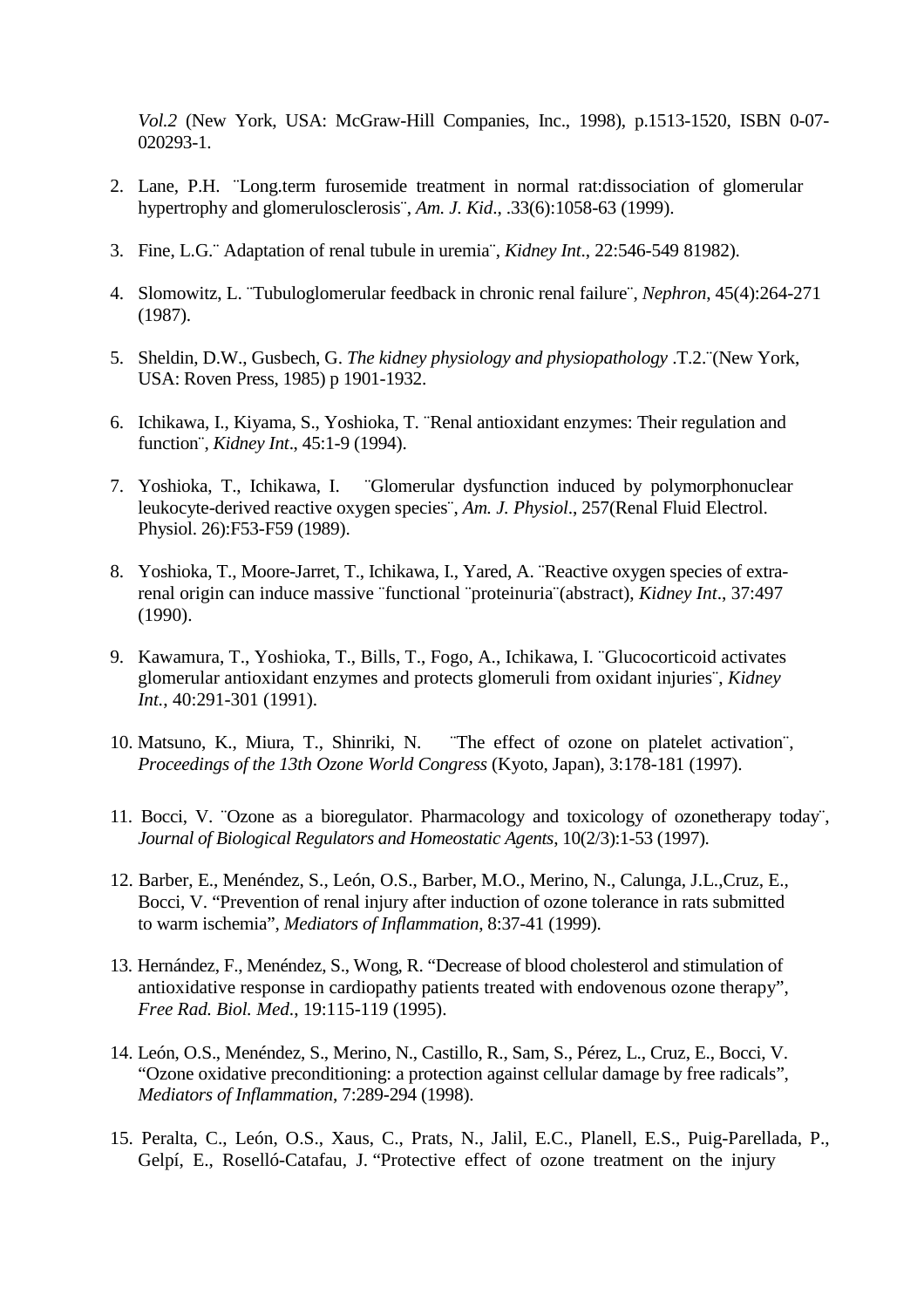associated with hepatic ischemia-reperfusion: antioxidant-prooxidant balance", *Free Rad. Res*., 31:191-196 (1999).

- 16. Candelario-Jalil, E., Mohammed-Al-Dalain, S., León, O.S., Menéndez, S., Pérez-Davidson, G., Merino, N., Sam. S., Ajamieh, H.H. "Oxidative preconditioning affords protection against carbon tetrachloride-induced glycogen depletion and oxidative stress in rats", *J. Appl. Toxicol*., 21 (2001) (in press).
- 17. Hecht, K. *Papel del hipocampo en la neurosis experimental. Disregulación neurótica de la presión sanguínea* (La Habana, Cuba: Editorial Científico-Técnica, 1979), p.46-50.
- 18. Folin, O. ¨A system of blood analysis¨, *J. Biol. Chem*., 38:81 (1949).
- 19. Fujita, A., Iwatoki, D. ¨Biochem. Ztschr.¨, in: *Principios de la Fisiología Renal*. Smith H.W. Ed. (Madrid, España: Ateneo S.A., 1963), p. 43, 242, 1931.
- 20. Smith, H.W, Tinkelstein, N. ¨The renal clearance of substituted hipuric acid derivatives and other aromatic acids in dog and man¨, *J. Clin. Invest*., 24:388-391, 1945.
- 21. Schreiner, G. ¨Determination of inulin by means of resorcinol¨, *Proc. Soc. Exper. Biol. and Med.*, 70:726-730 (1950).
- 22. Jamison, R.L., Massly, R.H. ¨The uramic concentrating mechanism¨, *N. Engl. J. Med*., 295:1059 (1976).
- 23. Oser, B.L. ¨Determination of sodium and potasium¨, in: *Hawk´s Physiological Chemistry*  XIV Edition (New York, USA: MacGraw-Hill, 1965), p. 1140.
- 24. Oser, B.L. ¨Biuret test for protein determination¨, in: *Hawk´s Physiological Chemistry*  XIV Edition (New York, USA: MacGraw-Hill, 1965), p. 179.
- 25. Brot, J. ¨The renal clearance endogenous creatinine in man¨, *J. Clin. Invest*., 27:645 (1948).
- 26. Mezzano, S.A., Droguett, M., Burgos, M.E. ¨Overexpression of chemokines, fibrogenic cytokines, and myofibroblasts in human membranous nephropathy¨, *Kidney Int*., 57(1):147- 58 (2000).
- 27. Hansch, G.M.,Wagner, C., Burger, A. ¨Matrix protein synthesis by glomerular mesangial cells in culture:effects of tranforming growth factor beta (TGF beta) and platelet-derived growth factor (PDGF) on collagen type IV mRNA¨, *J. Cell Physiol*., 163(3):451-457 (1995).
- 28. Ito, Y., Aten, J., Bende, R.J. ¨Expression of connective tissue growth factor in human renal fibrosis¨, *Kidney Int*., 53(4)853-61 (1998).
- 29. Fine, L.G., Orphanides, C., Norman, J.T. ¨Progressive renal disease: The chronic hipoxia hypothesis¨, *Kidney Int*., 53 (Suppl.65):S74-S78 (1998).
- 30. Fauci, A.S., Braunwald, E., Isselbacher, K.J., Wilson, J.D., Martin, J.B., Kasper, D.L., Hauser, S.L. and Longo, D.L. *Harrison's Principles of Internal Medicine. 14th Edition*